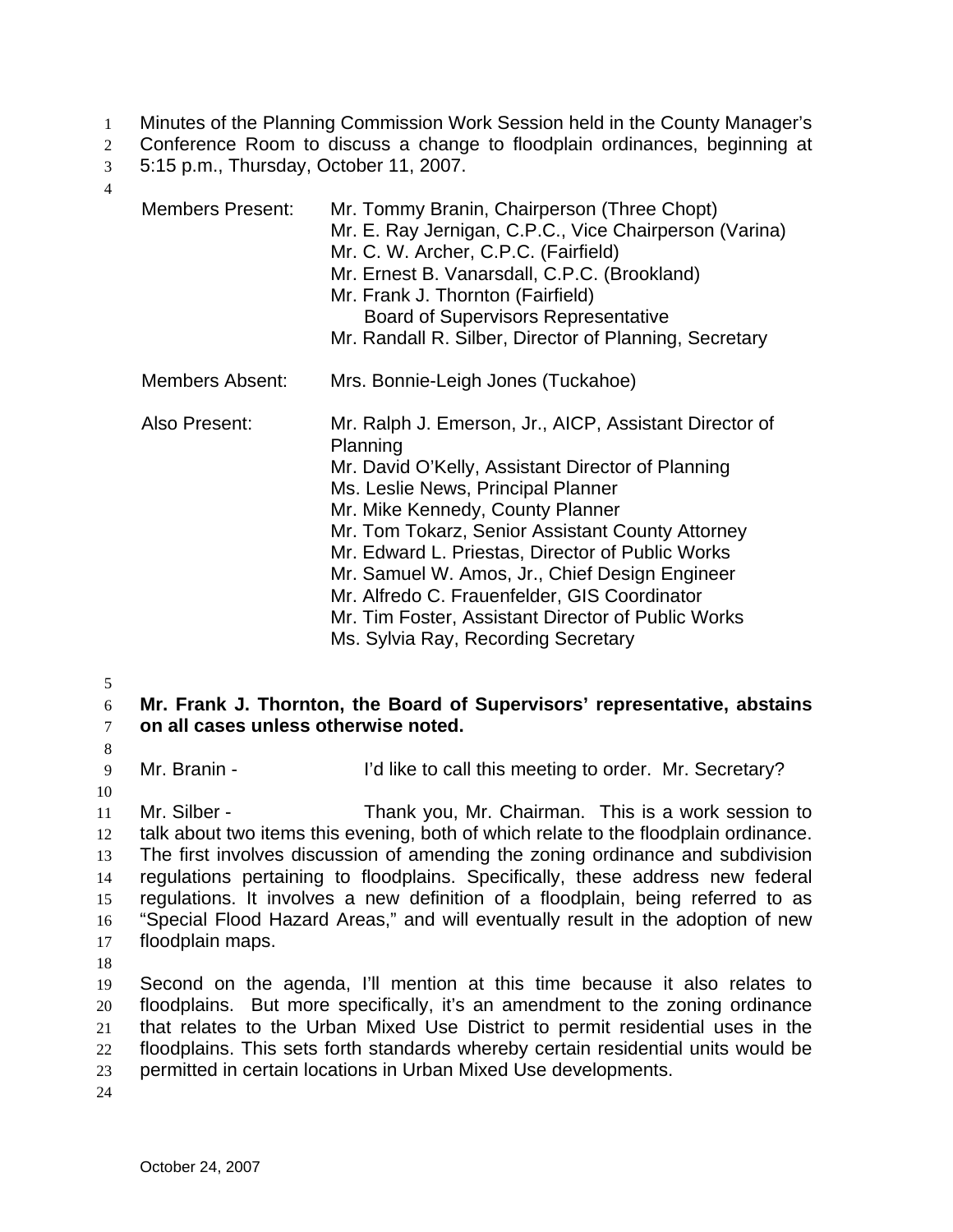We have two different people speaking on these ordinance amendments. Tom Tokarz is here to speak to the first ordinance amendment and he has his experts from the Department of Public Works here to answer questions that he can't answer. Then we have Mike Kennedy here who is going to present the ordinance amendment on Urban Mixed Use floodplains. And he has staff here to help with questions on that.

So, unless you have any questions at this point, we can turn it over to Tom Tokarz.

Mr. Branin - Good evening, Mr. Tokarz.

 Mr. Tokarz - Good evening, Mr. Chairman, members of the Commission. I'm glad to be here today. I haven't addressed you in quite a while, but tonight we have an important amendment. It may not be the most exciting one, but an important one nonetheless. It's an amendment that the County is required to consider and adopt in conjunction with the Flood Rate Insurance Maps which have been approved by FEMA, and which will become effective on 43 December 18<sup>th</sup> of this year. The reason the County needs to adopt ordinance amendments is to continue the ability of County citizens to obtain Federal Flood Insurance. What we have to do is to amend our ordinance to comply with the federal regulations which are establishing the funding requirements for us. What we've done is work closely with the Planning staff and the Public Works staff who really are the experts on this, to craft an ordinance that is going to meet federal requirements and that is going to also, hopefully, be as workable as it can be.

Now, the reason we have Public Works staff here tonight is because this is a very technical area. I know a little bit about engineering, but not enough to answer any real, serious questions. My role, really, was to make sure, to the extent that we could, that the ordinance is going to meet federal requirements. I will tell you that as part of the review process, the Virginia Department of Conservation and Recreation, which is the State agency that reviews this, has done a preliminary review, and has given us comments. We received the comments yesterday. Sam Amos, from Public Works, and I reviewed the comments today. There will be further amendments that we'll have to bring back to you, but we're not going to discuss those tonight because, first of all, we haven't written the amended language to this, and secondly, we didn't want to bring a new document to you at the last minute. I think the amendments are more technical rather than substantive, but we will have to make them in order to get approval from the State and ultimately from FEMA, because we need the federal approval for the ordinance amendments to be effective and to continue to qualify the County for participation in the program.

What I would say to you is that there are federal regulations that are set forth in some detail. I have a handout for you, which we're going to give you in a second, to give you sort of a list of facts because it's a somewhat technical area.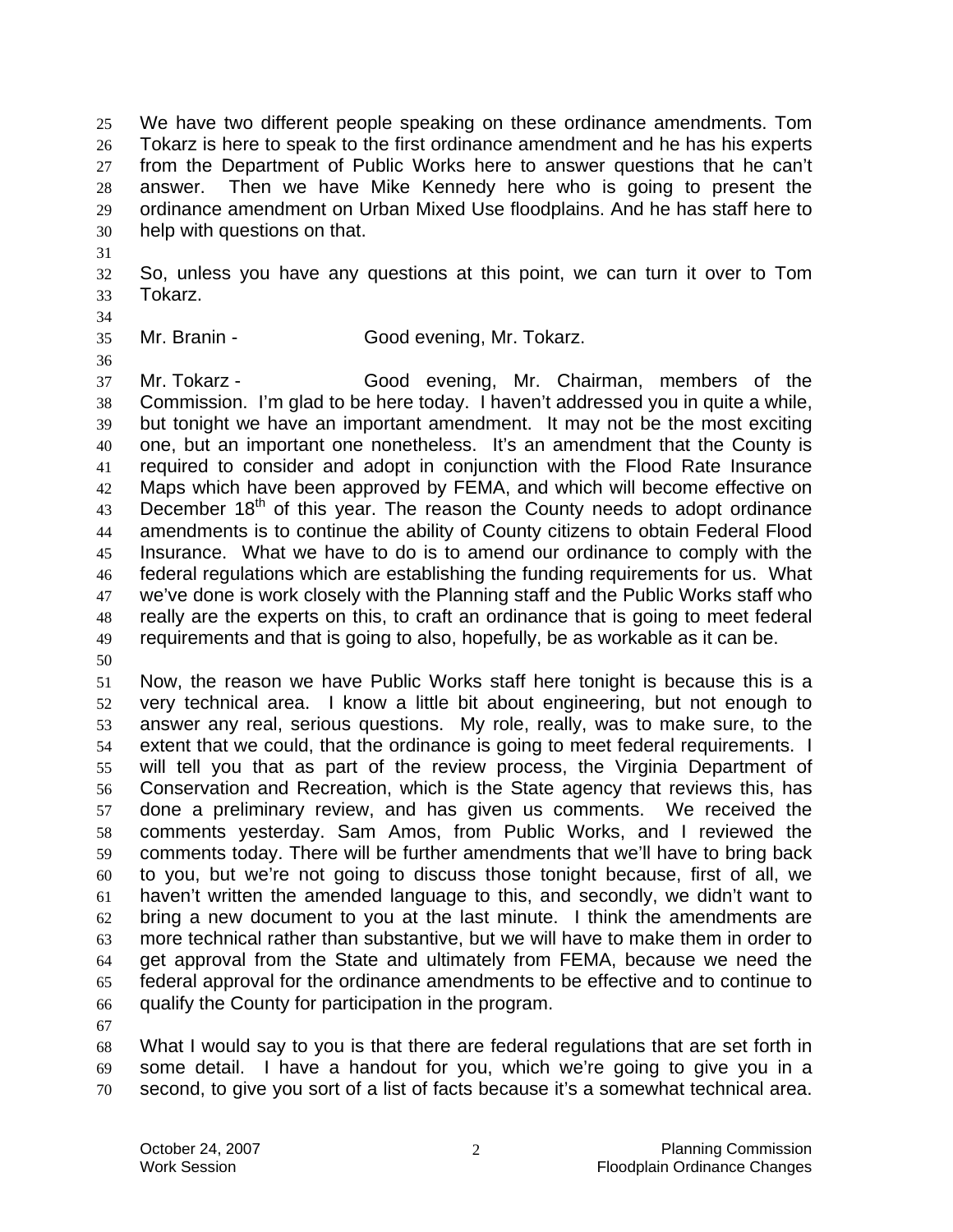What I've cited for you is the federal regulations that are in there. The important point is, not only do we have to meet the minimum requirements for federal regulations, we also have the ability to be more stringent, if we choose. The County has, in the past, chosen to do so, most particularly with respect to new residences. The ordinance right now, and has since 1989, prohibited the construction of new residences in a floodplain area. The draft that you have here will continue that. But there are a number of changes, some of which are more technical in a sense that they're going to be provided to meet the federal requirements, and some of them are going to be more substantive and may have an impact on certain individuals who wish to build in a floodplain.

What I'd like Sam to do, if you could hand out the little fact sheet. I'll just describe for you the thing that is probably the most confusing to me, as I was doing this. Of the non-technical part, there are two types of maps. If you have questions from the citizens about this or you have questions as you read the draft, I want to just explain to you the two different maps.

The first map is the Flood Rate Insurance Map. That is the map that's going to be effective December 18<sup>th</sup>. It's the one approved by FEMA. The reason it's important is because—and you'll see this about midway down in the page. That map only covers floodplains that are larger, that have a drainage area associated with them larger than one square mile. So, it doesn't cover the entire County. To supplement that, the County has a second set of maps, which are the County Comprehensive Drainage Study Maps. They cover floodplains with a drainage area associated with them of between one square mile and 100 acres. So, if you can visualize, the FEMA map is the big map, the County map is a more micro-map, and then below 100 acres, drainage areas below 100 acres, they are not mapped at this point. If people need to know about floodplains in those smaller drainage areas, that's subject to an engineering study by the individual developer 100 or the individual owner.

What I've done is listed for you the major changes here in the proposed amendments. One of them is we're adopting terminology so that when people read the ordinance and then look at the maps, they're not going to get confused by different terminology. We've had to change some of the language in the ordinance. The second one, and one that has had some impact in some certain cases in the past two or three years, deals with the change in the definition of "damaged building," and "substantial improvements." In the current ordinance, the definition refers to damaged buildings as having damage to more than 50% of the floor space. The new definition, which is a federally-mandated definition, refers to damage to 50% or more of the market value. So, it's no longer going to be based on floor space, it's going to be based on market value.

The third change, which is a change which has probably been implicit, but will now be made explicit in the ordinance, is that there are numerous construction standards in the Uniform Statewide Building Code and the incorporated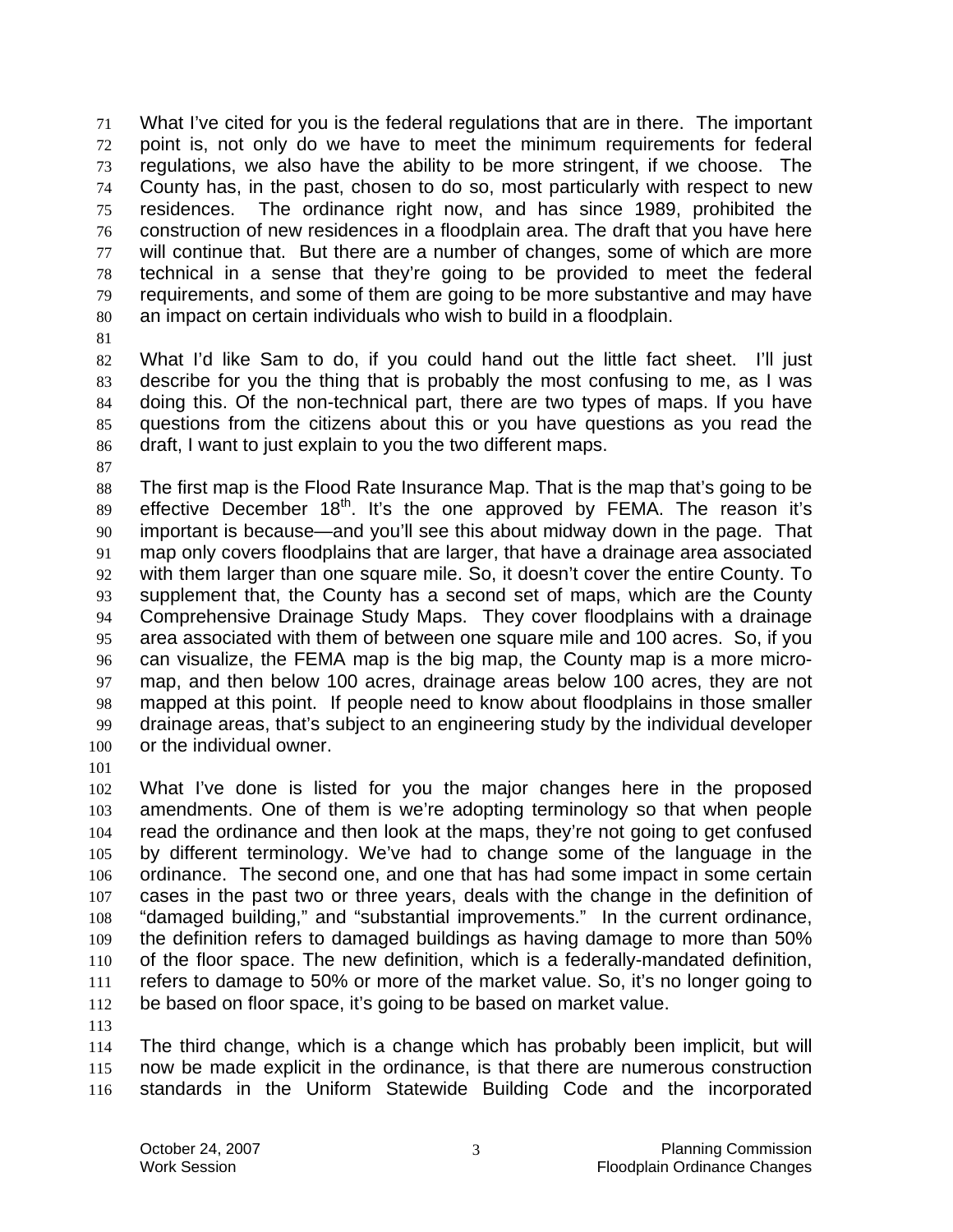standards that will now be made a particular requirement for houses that are going to be in the Special Flood Hazard Area. That's going to be made explicit and, of course, that will be something that will be reviewed by the building inspectors.

The fourth is there will be a prohibition on encroachments in floodways without FEMA approval. What we're talking about—actually, if you could leave that map up there for one second. If you take a look at the green, my understanding is that's the flood way on the FEMA map. Correct?

Mr. Frauenfelder - Actually, the floodway is not showing up on that 128 particular map right there. The floodway is this area inside the lines.

- 130 Mr. Tokarz **Oh, inside the lines. Okay.** The significance of the floodway is that there can be no development in the floodway without FEMA approval. So, that makes it, obviously, difficult for people who want to get inside a designated floodway. To do that, we have a prohibition on encroachments and that is to comply with the federal regulations.
- 

The fifth one is probably not one of major impact, but for some it will be. There are requirements for recreational vehicles that are parked in floodplains. You will see them at the end of the draft ordinance.

The only other thing I'll mention is that because of the highly technical nature of the floodplain requirements, there will still be a requirement for a permit from the Director of Public Works for non-residential development in the floodplain. Once again, keep in mind there is no residential development in the floodplain permitted at this point and none permitted in the draft, and that the non-residential developments, commercial developments will still require a permit from the Director of Public Works. In the draft ordinance there are probably 9 or 10 numbered paragraphs with development standards that have to be satisfied before they can get a permit. Some of those are new requirements coming directly from the federal regulations.

That's my overview, given the fact that you also have a second floodplain ordinance amendment to consider. I'll be glad to try and answer questions or, more likely, refer them on to the engineers who know the most about the technical aspects of this.

Mr. Thornton - Mr. Tokarz, many of the residents, citizens of the County, will be getting some of these notices. They have some qualms about this because they don't understand some things, so it looks like we're going to have some education about this. Maybe this piece of information will come in the second half of the presentation; their concern is actually how they will be impacted. What you've said is it doesn't specifically say how it does impact them, so much as maybe what I understand as new construction.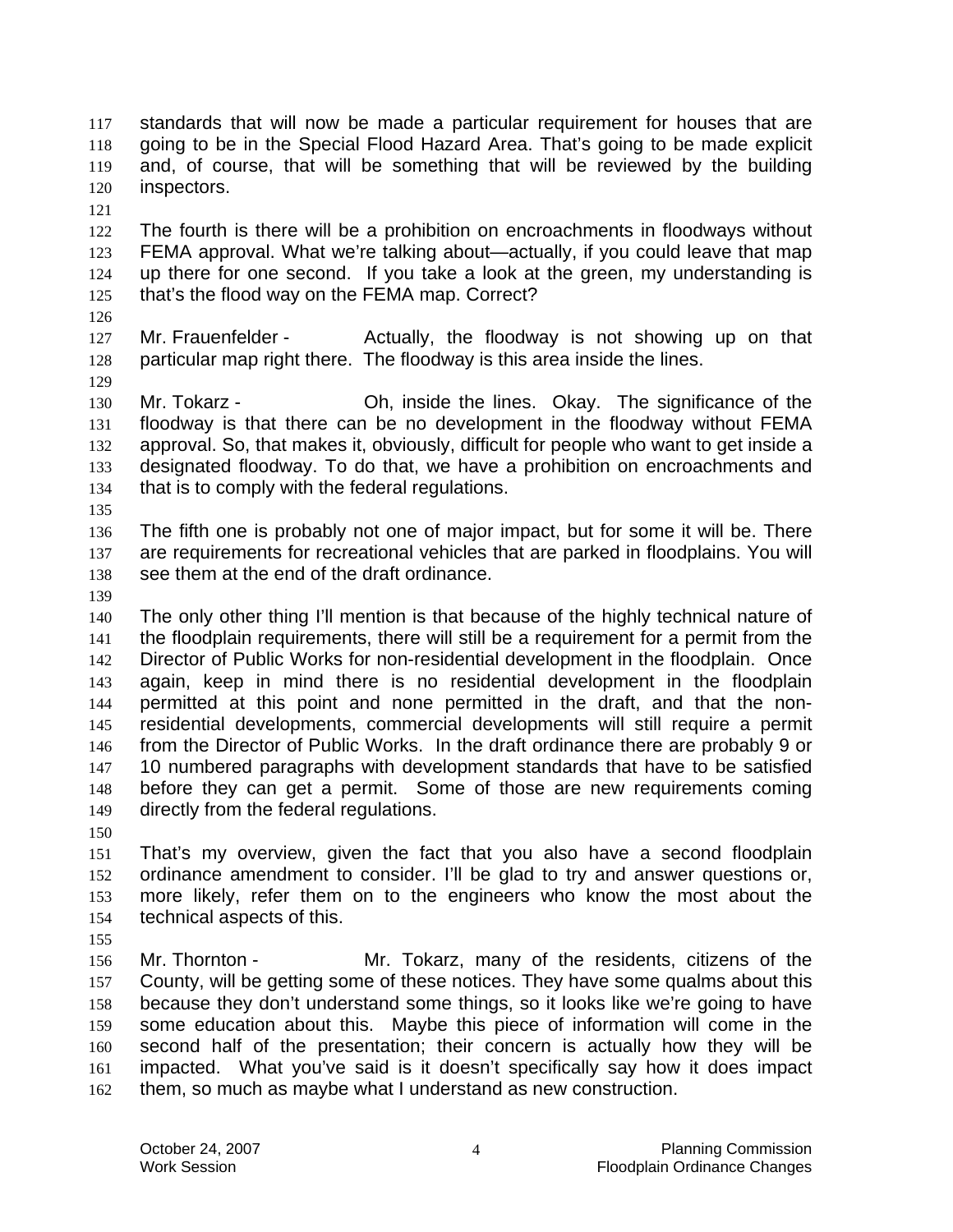164 Mr. Tokarz - Yes, let me address that because there are going to be two major groups of homeowners that are going—Let's talk about homeowners because they are the ones who are going to have the most immediate personal impact. One group of homeowners are those homeowners whose homes are currently in the floodplain. Under the new maps, their houses will no longer be in the floodplain. They will not, as I understand the federal regulations, be required to continue to pay for Federal Flood Insurance; however, their lenders may still require them or strongly encourage them to do so. But they are the ones who will be on the plus side of the equation; houses now in the floodplain going out of the floodplain because of the new study on December 18<sup>th</sup>. They are the ones who don't have anything to worry about and they actually benefit.

The second group is the group of homeowners whose homes are currently not listed in the floodplain who will become part of the floodplain area on December 18<sup>th</sup>. Those homeowners are going to be required to get Federal Flood Insurance, and their lenders are going to be in touch with them and say, "Either you purchase it yourself or we will purchase it for you and then charge you for the insurance." One of the things that we talked about and have done is that, Public Works, about two weeks, three weeks ago, sent out notices to all the people who were going to be affected by either being put into the floodplain or taken out of the floodplain. About 11,000 or 12,000 notices went out. The reason those notices were sent was because under the Flood Insurance Program, if you buy your flood insurance prior to the effective date of the new maps, you get the rate that is in effect at that time, and the rate for the persons that are not in the floodplain right now is obviously lower than it will be after they become part of the **floodplain on December 18<sup>th</sup>. So, it's really designed to give them advance notice** so they can take steps to get the flood insurance now, at the reduced rates, rather than have to pay the higher rates after the effective date.

That was something that we've done proactively. It was also done because on July 1, 2007, the General Assembly required localities that are adopting new floodplain maps to notify everybody affected by the change. So, that's why you're probably hearing about homeowners getting these notices. It was because of the state requirement; but also to give them advance notice so they could have a chance to get the flood insurance. The unfortunate thing is that by the time you get into the floodplain on the FEMA maps, and are subject to the requirement to get the flood insurance, it's not inexpensive. The reason for that is that the purpose for the flood insurance program is to prevent the federal government and the states from having to deal with major losses from property damage without having adequate insurance for the homeowners to cover it. So, as you have seen in other situations, for example, the Missouri River when it flooded some years ago, probably 8 or 10 years ago now; major flooding by residents up and down the Missouri River. That was a major news story for probably over a year. The flood insurance program is designed now to say, "Let's get all these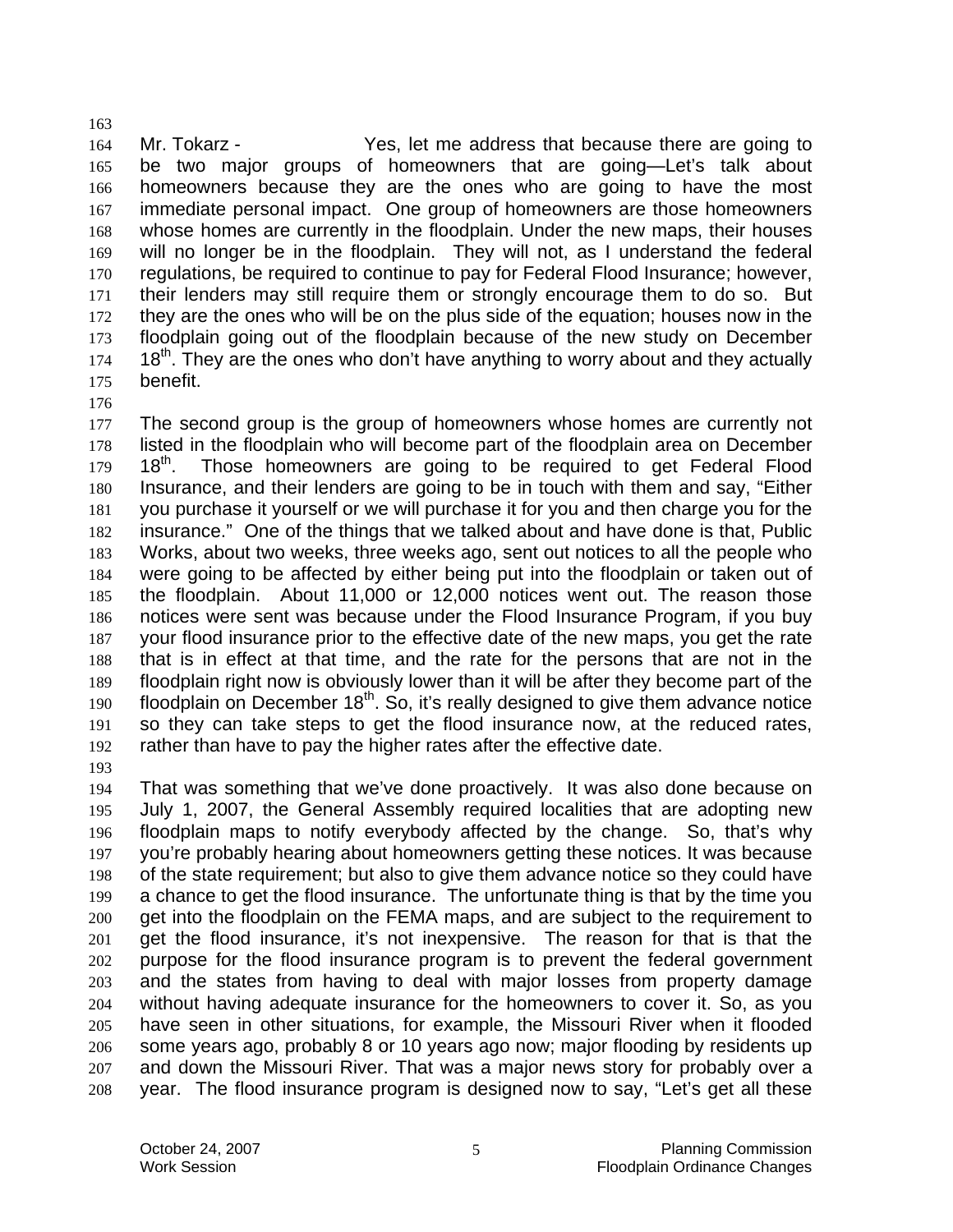houses insured. Let's get them with the premium money coming in so when we have to pay out the claims, the federal government is not sitting there with a huge unfunded liability to cover." So, that's what's going on. There is no good answer to the folks that are now going to be in the floodplain, except that, given the fact that their flood risk has now been more accurately identified, the requirement for them to get flood insurance will prevent them from suffering a flood loss in the future without having insurance proceeds to draw on. That's the plus side. The down side is they're going to have to pay premiums against the chance that they're going to be flooded at some point. The floodplain, the base flood elevation is really built on the idea of a 100-year floodplain, so it's a 1% chance a 219 year of a flood occurring.  $\epsilon$  So, In their lifetimes, they may never get flooded, but then again, as we saw with Gaston or Isabel, they could be flooded tomorrow. We just don't know. Oh, Lee's going to add something.

Mr. Priestas - Mr. Thornton and members of the Planning Commission, the other bit of information that I wanted to make sure you all knew about was that the letter that Mr. Thornton referred to, and that Tom was talking about, was not the first time that the citizens who would be affected heard about this situation. We actually had a letter of a similar nature go out to these 11,000 plus or minus property owners back in early 2006, telling them about the changes in the mapping. At that time, the mapping was preliminary and we had five informational meetings throughout the County inviting these people who were affected to come to these meetings so that we could talk to them and show them the impacts on their specific property. One meeting was held in each magisterial district. Out of the 11,000, if you gauge it by that, we didn't have a very good turnout. We probably did have, out of the total of five meetings, 1,000 or 1,500 people come to these meetings. It was at those meetings we talked to the individuals one-on-on and we sent them maps of their specific property, if they desired them. We also met with individuals one-on-one when they came to our office to talk. And the maps were available prior to now for the people to view.

The most recent letter went out to basically apprise them of the situation and, as Tom said, to give them the opportunity to purchase the flood insurance, if they were in that situation and desired to do so. We wanted them to have the opportunity to do that prior to the adoption of the maps because we understand that the rates are favorable to the homeowners if it's done beforehand.

246 Mr. Thornton - Are there future public meetings to explain this in another form other than just the letters?

Mr. Priestas - Mr. Thornton, there is no additional informational meeting proposed. The Planning Commission will have a public hearing, and the Board of Supervisors will have a public hearing to consider the adoption of the ordinance and, of course, citizens can speak at that point. We've received a lot of response as a result of the letter that just went out. Sam and his staff have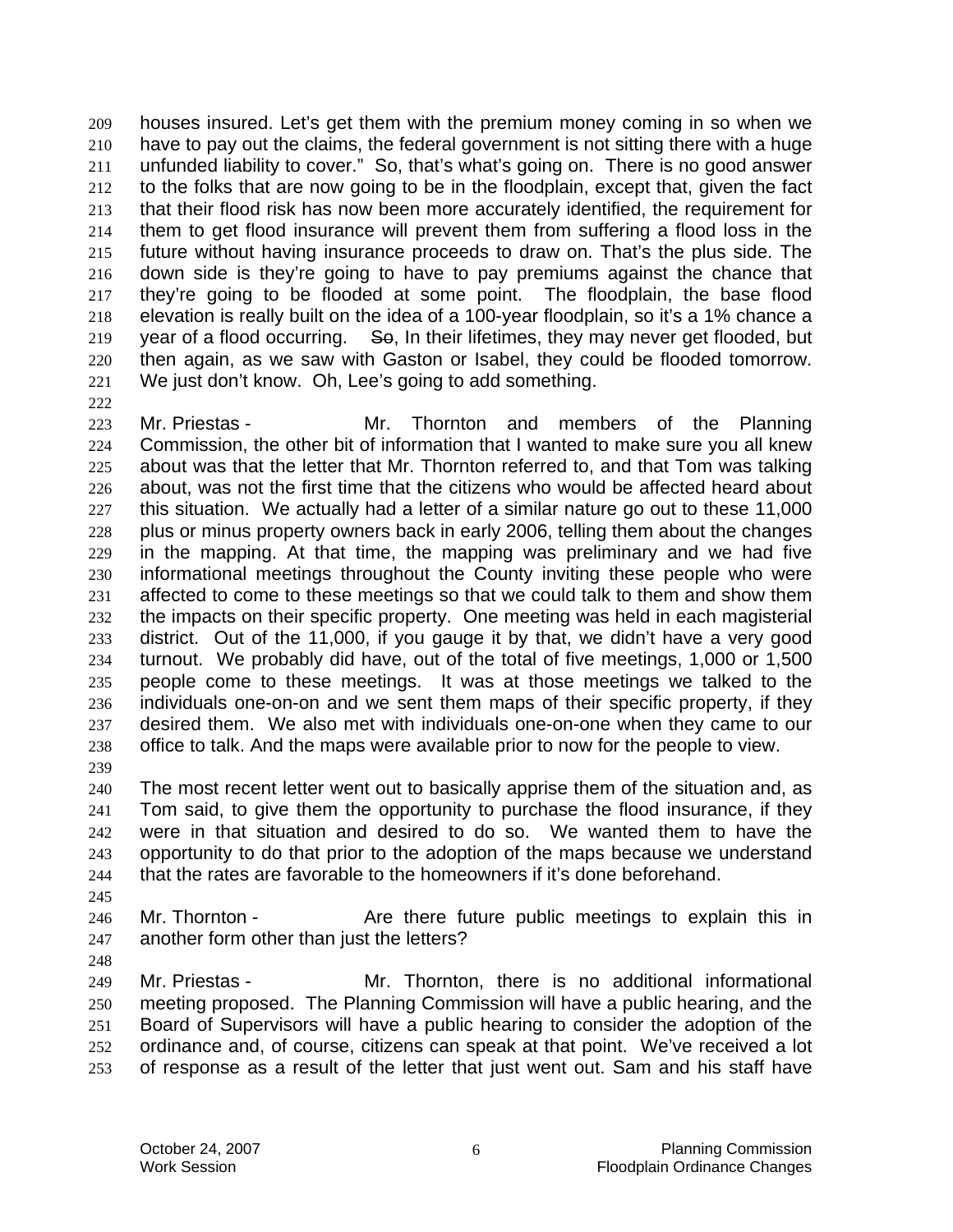been talking with many, many people over the last week or two or three since the letter went out.

257 Mr. Tokarz - **I'll also add that there is a second notice going out** about this and about the public hearing giving the citizens the date of the public hearing on this ordinance before the Planning Commission on I guess, what, the  $25<sup>th</sup>$  of October.

- 
- 

## Mr. Silber - The  $24<sup>th</sup>$  of October.

264 Mr. Tokarz - All right, the  $24<sup>th</sup>$ . They will know that there is a public hearing on this, so that'll be another opportunity for them to come and observe. Probably the best thing, Mr. Thornton, is that I think we have the ability to do what we didn't have the ability to do in 1989, and that is with GIS, citizens can follow-up on the phone and, as I understand it, the mapping is precise enough that they can tell an individual citizen, while they're on the phone, what the situation is with respect to their individual property. They tell me the precision is what, within three feet? So, citizens don't even have to come to the County, they can call up and find out for their individual property and what the situation is for them.

275 One other thing I also mentioned to you is the fact that we received comments from the State agency. We realize this is an extremely technical ordinance. In 277 the drafting of this, I probably received about 50 e-mails from staff members. I invite you to join the e-mail parade and send me any questions and concerns. If I don't know the answer, I'll forward it on to the Public Works staff and to the Planning staff to get your answers. We know this is important for the people who are going to be in the floodplain. We want to get it right. But we also want to make sure that we make the ordinances understandable, and I want to address all of your concerns to the maximum that I can. So, please feel free to drop me an e-mail, give me a call about any questions or concerns you have about this. I know it's a very technical thing. There will be at least one more draft to come before you. Depending on whether we get a lot of comments in response to this second round of letters, there may be a second draft coming to you. We already have started on the changes to comply with the State requirements. And, of course, then the matter will go to the Board of Supervisors. So, there is going to be a lot of opportunity to pay attention to this and we do want to get it right. I'm sorry, Mr. Jernigan.

## Mr. Jernigan - You said under a hundred acres there is no map.

Mr. Tokarz - That's my understanding, yes sir.

297 Mr. Jernigan - Am I to understand that those floodplains did not change if it's under a hundred acres? If we don't have a map on it, then they don't have a paper trail on it.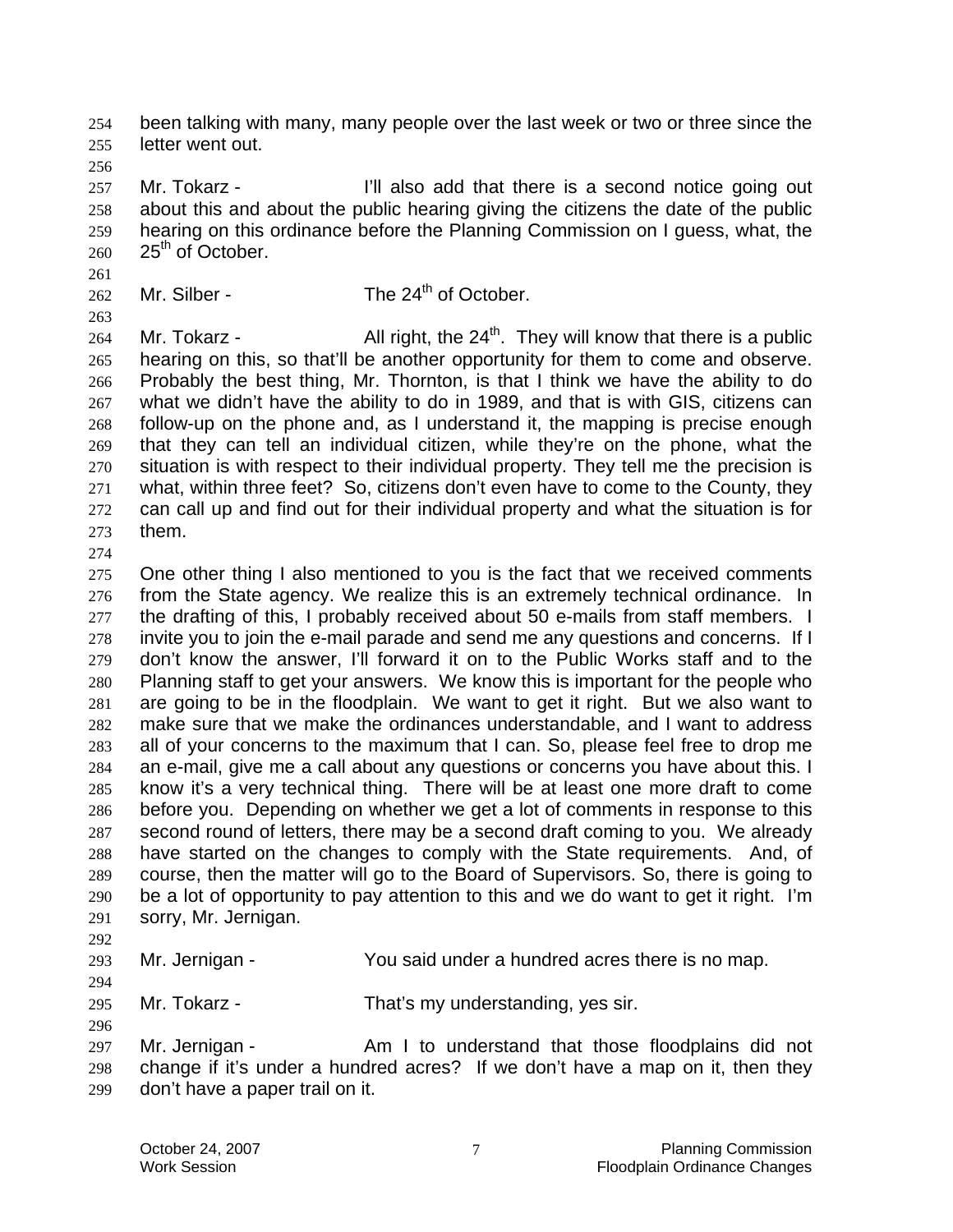Mr. Tokarz - That's right. You all correct me if I'm wrong. If it's in a drainage area under a hundred acres, the floodplain, if it exists, has not been mapped. Those persons that have—for example, that have an individual situation will not have to get flood insurance. They may wish to if they know of an individualized risk to their property, but they are not going to be required to do so by virtue of being on one of the maps, because they're not going to appear on the maps. Mr. Silber - I think also, to clarify Mr. Jernigan's point. What we're talking about are drainage areas less than a hundred acres. Mr. Tokarz - That's correct. Mr. Silber - Not parcels or properties; drainage areas. Mr. Tokarz - That's correct. Mr. Jernigan - In my neighborhood, let's say that me and three or four of my neighbors have some floodplain, but it was under a hundred acres, then it's unaffected. Mr. Tokarz - If the drainage area is under a hundred acres, not the floodplain under a hundred acres, the drainage area. Floodplains associated with the drainage area of a hundred acres or less, correct? So, if there is a drainage area, for example, of 50 acres—I'm not the engineer here; they can address that. Why don't you address that for them? Mr. Amos - In the original mapping back in '78 when that was done, the hundred acres are the cut-off. That's as far down as they went for drainage area. They used the same drainage area, a hundred-acre minimum, on the new mapping. There is no requirement for FEMA, as far as having flood insurance from the 100 acres up to the one-square mile, which is where FEMA starts their requirement. So, that's the County piece of the floodplain that we're talking about. It only goes down to the 100-acre minimum. Mr. Jernigan - We're not talking floodplain, we're talking drainage area; its two different things. Let's take behind my house it borders a swamp, which is downhill. That would be the drainage area. That stream runs a long ways and goes into the Chickahominy River. Are we counting the Chickahominy as the drainage area or are we counting the swamp? Mr. Amos - No, the drainage area is just the area that's draining to that section of the floodplain, when it reaches 100 acres, that's where it stops. Mr. Jernigan - The floodway.

October 24, 2007 **Planning Commission Planning Commission** Work Session **Floodplain Ordinance Changes Floodplain Ordinance Changes**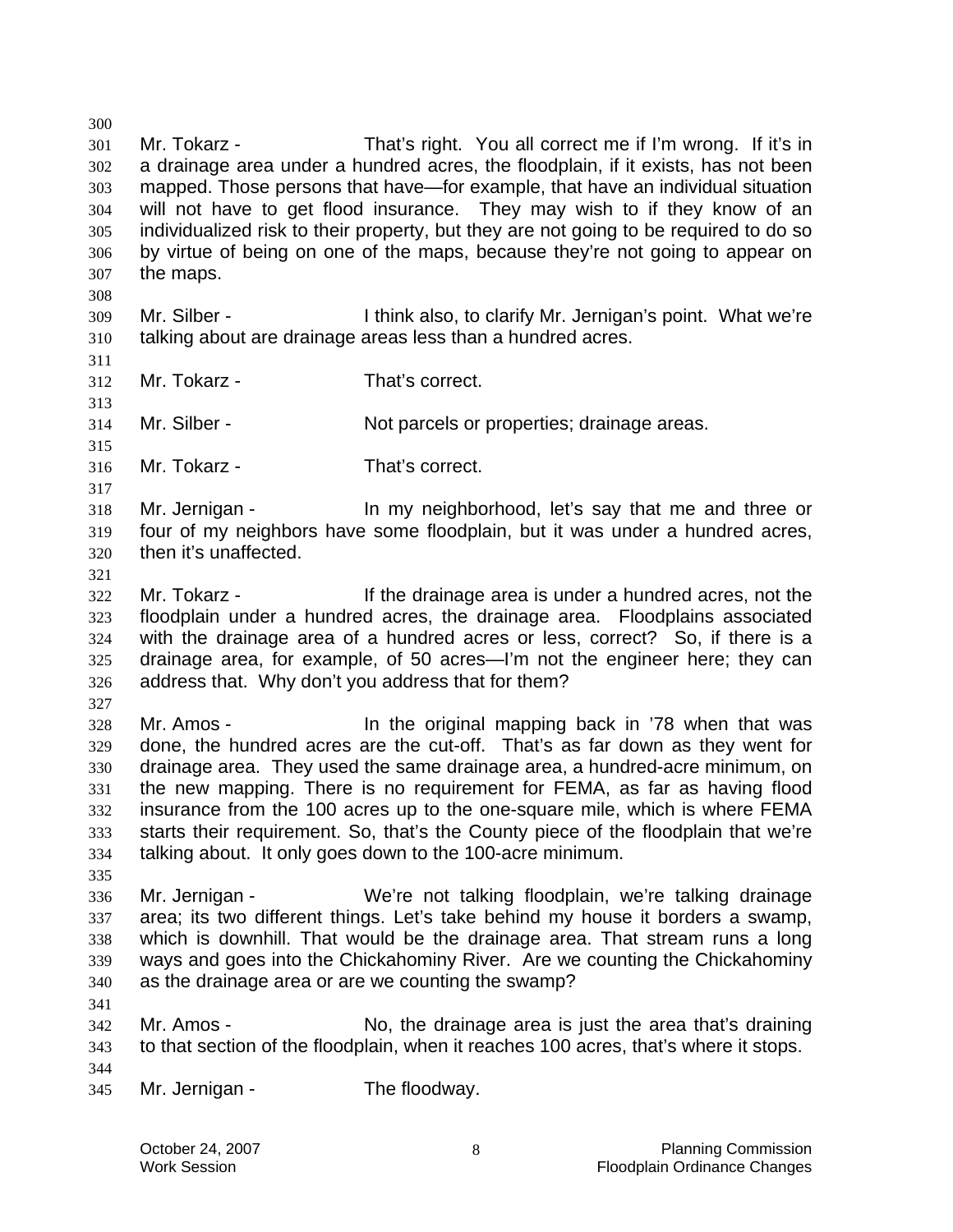Mr. Silber - Mr. Amos, can you use the map that's on the screen right now to describe your point? Mr. Amos - [Off mike.] [Unintelligible.] Mr. Frauenfelder - Do you see the two streams coming here? This area [unintelligible]. At this point right here is where the 100 acres begins. From here on is 100 acres, from here down is more than 100 acres, so at this point is where the study ends. Obviously, there should be additional floodplain coming up this way. But because the study ends here, which is 100 acres—The study ends here, so the floodplain is not showing. Mr. Silber - That might be why the floodplain is showing a flat drop in its designation. Mr. Frauenfelder - [Off mike.] [Unintelligible.] Mr. Silber - So, the drainage area beyond that flat location is less than a hundred acres, Mr. Jernigan. Mr. Tokarz - It's an arbitrary cutoff. I think it's because it would be so costly to map the entire county down to every lot. Given the fact that you're trying to prevent the most serious damage, they adopted a cutoff to do that. It's the same theory for FEMA as well. They're trying to prevent the maximum damage situation from occurring. Mr. Silber - It will map those areas most likely to have severe flooding. I have a question that might relate something and maybe Lee can answer this question. Obviously, the County had 100-year floodplain maps before, based on a comprehensive drainage study. That designated certain areas that fell within a 100-year floodplain. Now we have maps that show slightly different floodplains. Were our maps before less accurate and the FEMA maps now are more accurate, or have there been physical changes in these drainage areas that have caused these floodways to be expanded or to shrink? Mr. Priestas - Probably the answer to your question is yes. The reason why I say that, the County did a comprehensive drainage study of floodplains back in the late 1970's. When that mapping was completed it was done using state-of-art information or data, state-of-the art modeling that was actually done by Timmons at the time. Then about 1981, the FEMA flood maps came about and we adopted those. The Code today talks about using the most stringent of those two, if they overlap. FEMA never did adopt our comprehensive drainage study at the time. Now, those maps are 20-some odd years old. Conditions have changed, additional development has occurred, and now we have new, more accurate modeling techniques that are being used for this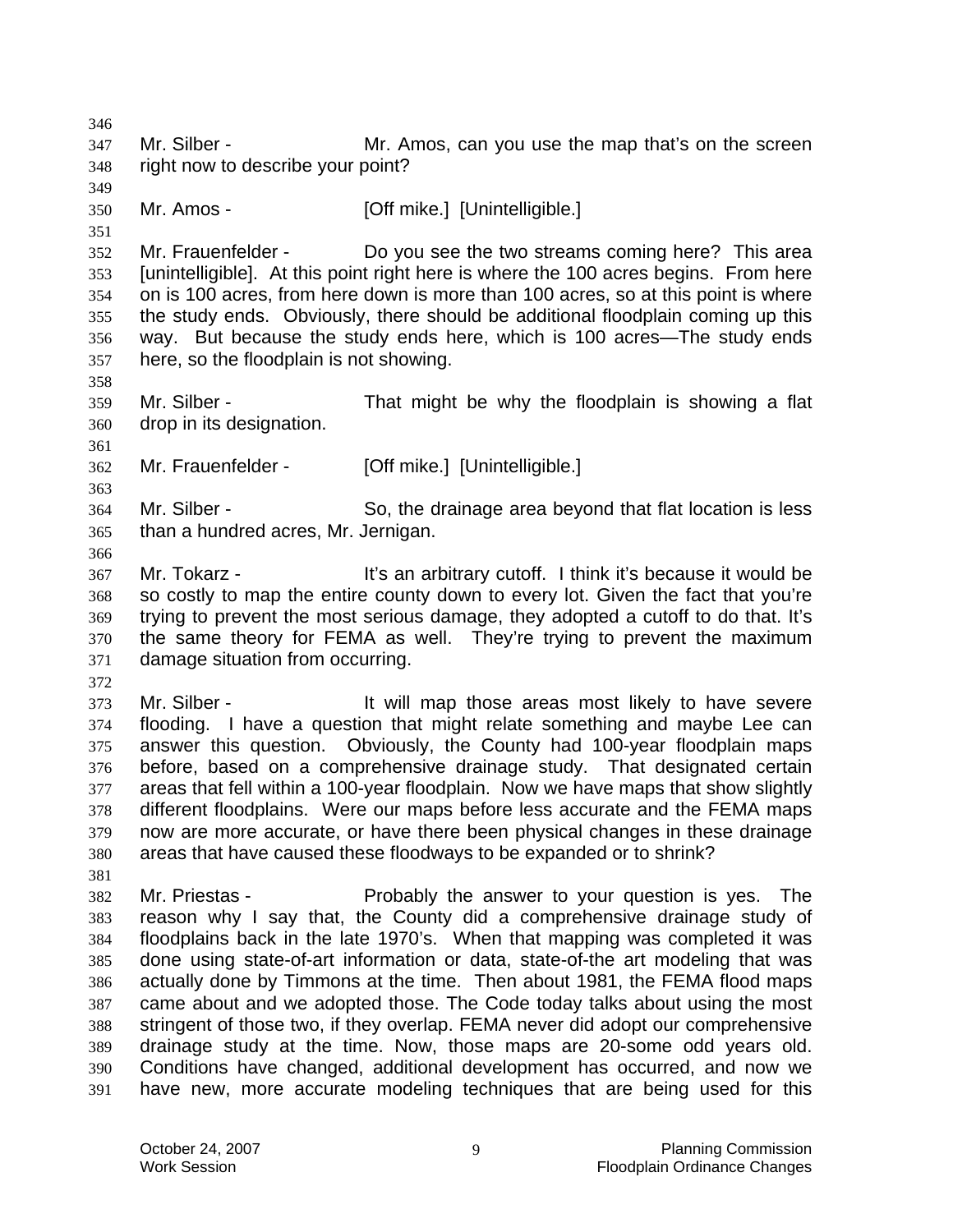mapping. So, the reason why I said the answer is yes, is because it is a combination of more accurate modeling, better state-of-art information, as well as, recognizing the development that has occurred when this study was done, as opposed to back in the 1970's. FEMA was planning on doing a revision to their mapping and we took advantage of that and thought that it would be best to utilize a mapping system that could be tied in with our GIS system, and as Tom or Sam said, we can now overlap that floodplain information directly on our GIS to show much more accurately the relationship of the floodplain to somebody's property or somebody's house. Previously, the old floodplain maps were basically approximate in terms of having to scale off of it and then find the house and that sort of thing. It was very inaccurate.

Mr. Archer - I have something that might be of interest. As some of you may know, I'm in the insurance business. As of earlier this year, it was mandated that all of us that are licensed have to take an approved FEMA flood class. I just took mine about two or three weeks ago. The interesting thing is, we used to see very little flood insurance. People figured if they didn't live in a floodplain, they didn't need it. If they did live in a floodplain, which means that if any piece of their property, could be just one little corner of it, regardless of how far the house is away from it, was covered under the floodplain, the mortgage companies would generally insist that you had flood insurance. Now, since all of the companies are writing flood insurance because the government backs it, everybody is writing flood insurance freely. A lot of people, particularly a lot of new homeowners, will buy a flood policy right along with the other homeowner's insurance policy. By being able to map it now, and with the new term rates, in a lot of instances it's not particularly expensive because the chances of a flood occurring may not ever happen. Of course, the closer that you are to the floodplain, the more expensive the insurance is. There is a lot of information that a consumer can get just by going online, particularly with regard to finding out whether they are in or near a floodplain. But up until about three or four years go, 422 it was like pulling hen's teeth trying to write flood policies. Everything had to be written through the NFIP, National Flood Insurance Program. And you had to call and get these maps, and they give you a zone and all that kind of stuff. And then you had to try to figure a rate. Then you'd contact the NFIP and they'd give you a 426 rate and you'd get your policy written. Now, you can go online and write a policy in about five minutes.

A lot of this has been since Isabel for us and, of course, since the flood in the Gulf. FEMA has taken a much larger interest in how flood insurance is done. Mostly people don't understand what "flood" means. In terms of insurance, "flood" means surface water. No policy of any kind, homeowners' or business owners' policy of any kind will cover damaged caused by surface water. People get trapped into thinking they have flood insurance because their policy is comprehensive, and covers everything. But it does not cover surface water. Surface water is only covered if you have a flood policy. One of the interesting 437 things about it is in order for you to be able to declare yourself that there's been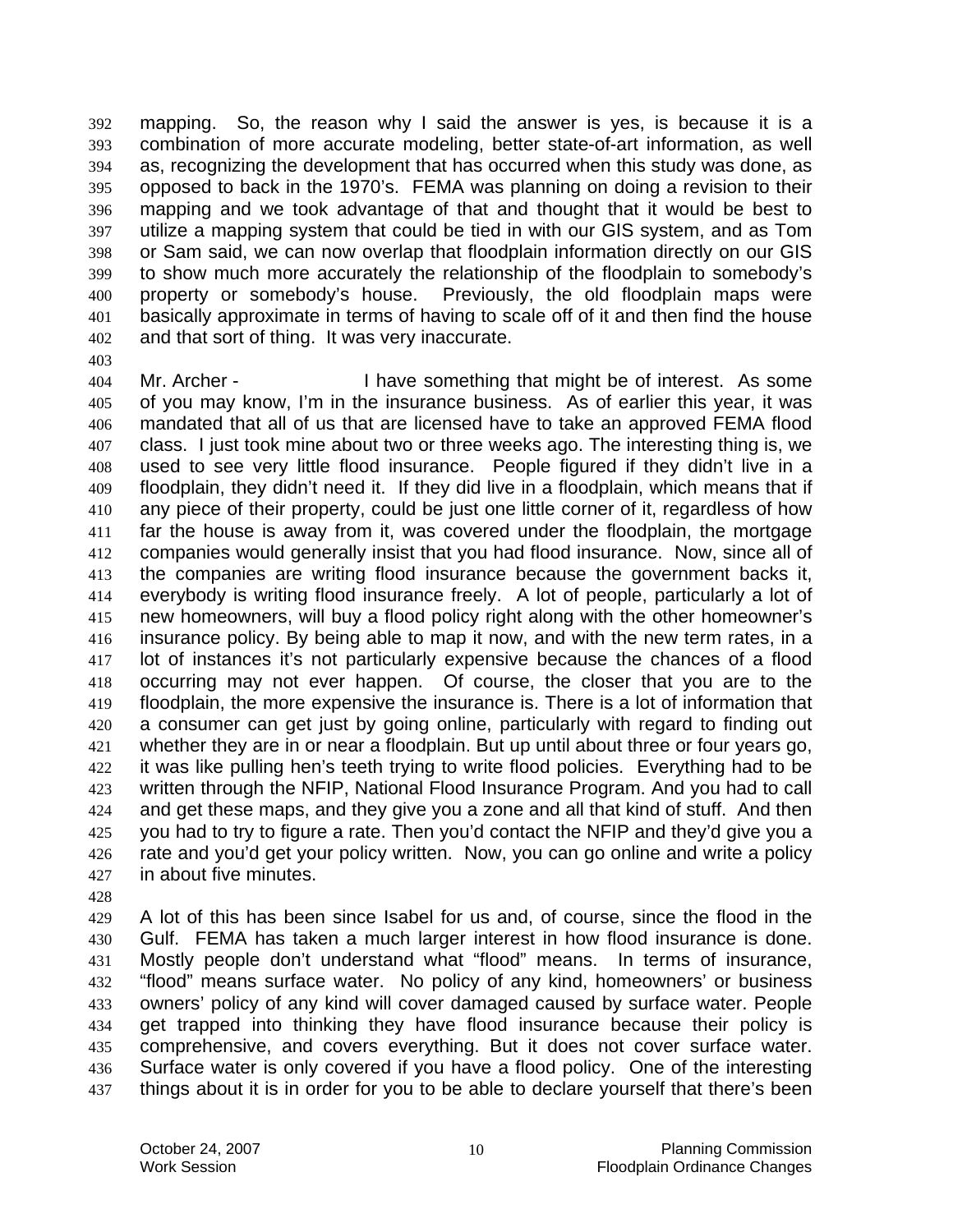damage by a flood, there has to be an adjacent property owner that has had the same thing. You can't have an individual flood, by yourself. So, if Ray and I live next door, you can't claim a flood unless I get some, too. Mr. Vanarsdall - How would that apply to a large piece? You're sitting in the middle of a hundred acres, with nobody around you. Mr. Archer - I think that's what they call a gray area. I think you'd have to put up a pretty good fight to do that. But there has to be some way to do that. Just speaking off the cuff, you can't say that I've been affected by a flood. Let's say you live in a subdivision, houses on the street side-by-side. I can't be flooded unless you are flooded. I don't know how hard and fast that rule is, but that is the rule. That's the first line of defense that FEMA will offer before they'll pay a claim. Mr. Jernigan - When they say, "surface water," too, it also has to be rising. Did they put that in there? Mr. Archer - The term, "surface water," is usually given by itself. It doesn't usually say rising. 459 Mr. Jernigan - It doesn't? Mr. Archer - But if there's any kind of surface water, there's no flood coverage under a standard policy of any kind, unless you have flood insurance. There's no charge for that information. Mr. Branin - Thank you. Mr. Archer, what I really need to know, though is when you took the class, did you pass it? Mr. Archer - There's no test; you just have to be there. Mr. Thornton - Mr. Silber, I have another question for Mr. Tokarz. Mr. Tokarz, you used a term that I haven't heard used before. And, of course, there's nothing wrong with that. But the term, "floodplain" is generic, but you said, "floodway." Is that a special term? Mr. Tokarz - Yes sir. 477 Mr. Thornton - And does that have a special definition? Mr. Tokarz - Yes sir. If you look in the ordinance—I'll just tell you. If you look on page 6 of the ordinance, we have added a definition of "floodway." It comes from the federal regulations and is defined as, "a channel of a river or other water course and the adjacent land area shown on the FRIM, the Flood Rate Insurance Map. It must be reserved from encroachment in order to prevent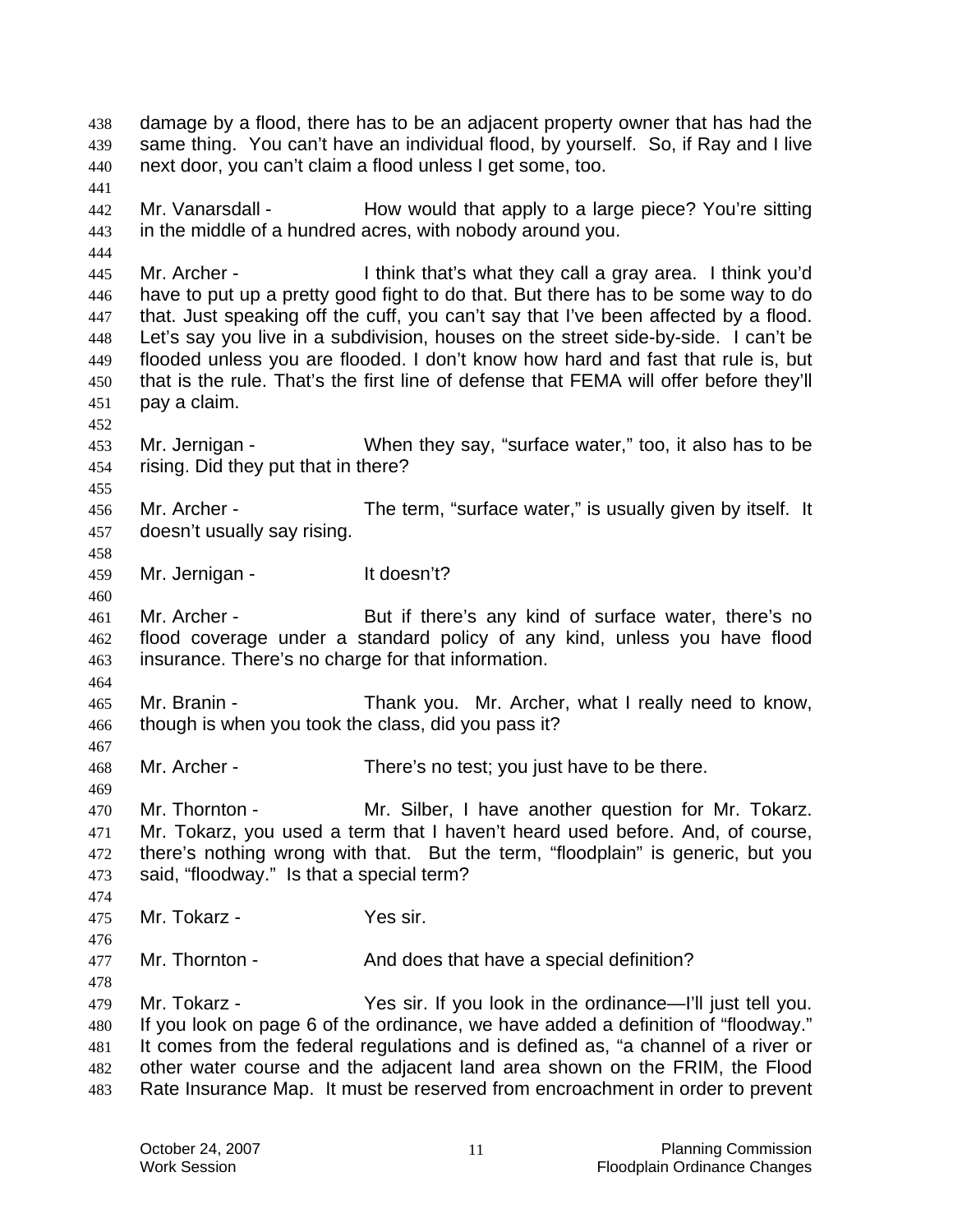a flood from cumulatively increasing the water surface elevation by more than one foot." So, the idea is they want to identify areas on the map where you can't put something in there that's going to increase the surface flow. That's the significance of that. That is a new term in the ordinance, yes sir. Mr. Thornton – Thank you very much. Mr. Tokarz - Yes sir. Mr. Archer - See in the middle of that blue area where he put those hatches. That is the floodway. Mr. Jernigan - The blue area is floodplain, the cross-section is a floodway. Do we have that many homes sitting in floodplains? Mr. Priestas - There are quite a few. Of course, if you look at that map that's up right there, the houses on the right-hand side of that blue area are in the floodplain. Mr. Jernigan - I know we don't issue building permits for the floodplain. Mr. Priestas - You're correct. Mr. Jernigan - So, these had to be buillt years ago. Mr. Tokarz - Either built years ago or built when they were not in the floodplain but now will be in the floodplain with the new maps. Mr. Jernigan - Okay. So, it could be— 515 Mr. Tokarz - And I think that's what this is. This is a relatively new development right here, is it not? Yeah. Mr. Jernigan - But under the old map, before the new FRIM map came, or the County map, we had a substantial amount that were in a floodplain. Mr. Priestas - There were some older houses that were in the floodplain, before the '81 maps. Mr. Jernigan - I mean, are we talking 100 or 1,000? Mr. Priestas - I don't know the real number on that, to be honest. 528 Mr. Thornton - Is that due to the fact that the County didn't have any standards at that time?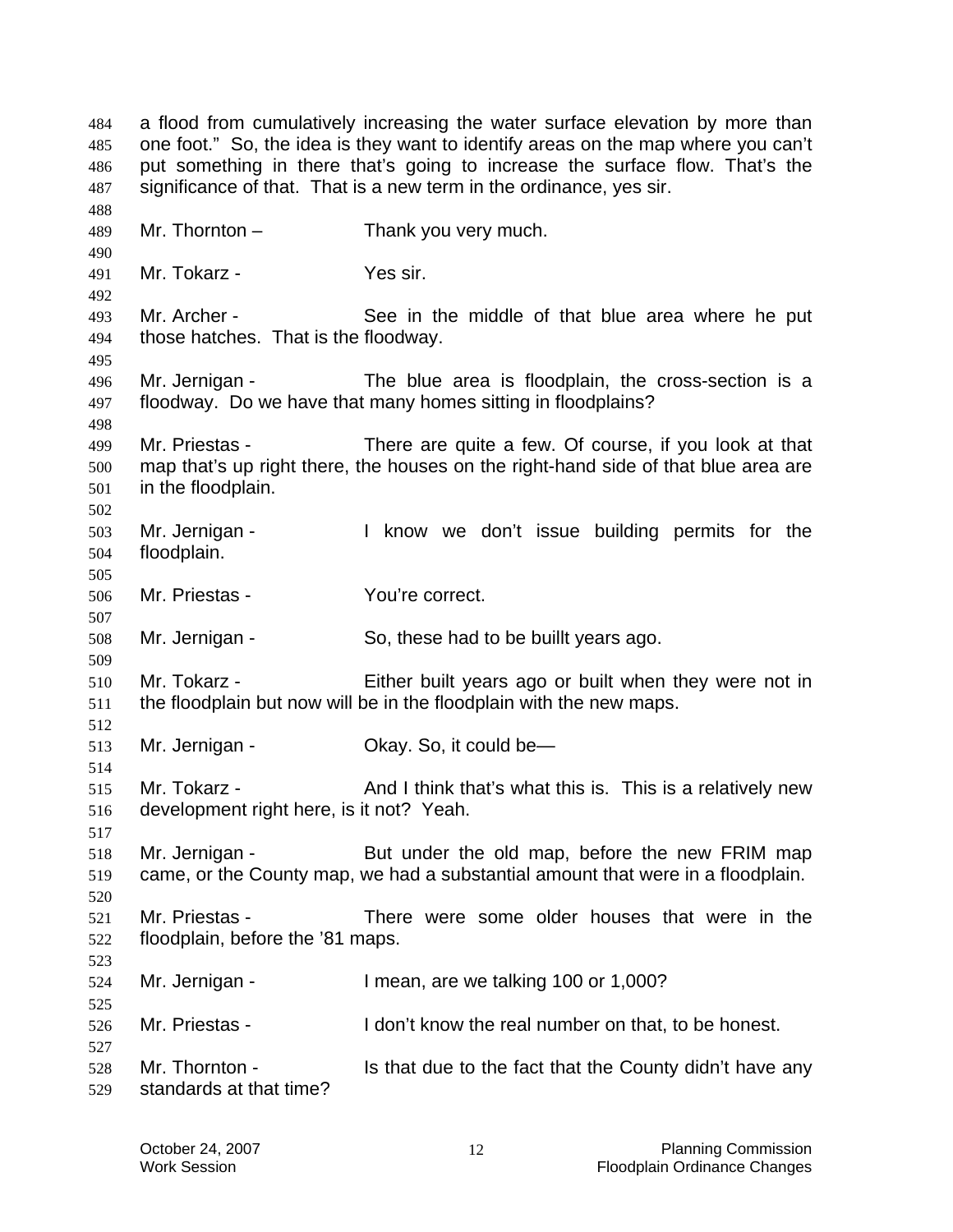Mr. Priestas - Well, there wasn't any flood mapping when a lot of these houses were built. That's how they ended up here.

Mr. Priestas - Anything that was built prior to the Comprehensive Drainage Study, we did not have a basis, except for what may have been provided by the consultant at the time, which may not have been as comprehensive as we would have liked. That's why we did that countywide comprehensive study in the mid to late 70's. Also, if you compare the existing floodplains that are in affect today with the ones that are proposed to be adopted on December 18<sup>th</sup>, you'll see that some of the floodplains have increased in width and size, and others have shrunk. In very general terms, a lot of the floodplains in the east end have shrunk, for whatever reason. Maybe it was due to better accuracy in the modeling or things like that. In this particular case off Ridgefield Parkway, the floodplain did increase. Those houses, I don't believe, were identified in the floodplain at the time they were approved for construction.

547 Mr. Thornton - And in your report, Mr. Tokarz mentioned that the County did not adopt FEMA maps. So, is it injurious to the County or un-injurious if FEMA had some maps we can adopt them, or is that more advantageous?

Mr. Priestas - If you're referring, Mr. Thornton, to what I said, what I meant to say, if I didn't, is that FEMA did not approve or adopt our maps. Yes, that was injurious in the sense that FEMA didn't consider those official maps. They were still as accurate as they could be at the time and I think they related to us and to the citizens the actual conditions.

Mr. Tokarz - The significance of the better mapping is what I was trying to emphasize in this little handout. Now there is not going to be any conflict between the FEMA maps and the County maps. There are only going to be three types of land: land that shows on the FEMA map, land that shows on the County drainage map, or land that's not on either one. There's not going to be anything on one and another, and then there's a conflict about that. So, to that extent, there's going to be increased clarity. People will know what they have to do in terms of flood insurance and hopefully it will end up with a better result for everybody.

With that, I'll end my remarks. Please, as I say, call me or e-mail me with questions, concerns, proposed language changes. We'll, of course, have a public hearing on October 24<sup>th</sup>. Whatever comments come out of that, either from Commission members or from the public, will then be incorporated in another draft, which will then be shared with the Board of Supervisors in a work session. And then again, there will be a public hearing by the Board of Supervisors before adoption. We're looking for adoption by the Board either at the second meeting in November or the first meeting in December in order to meet our deadline.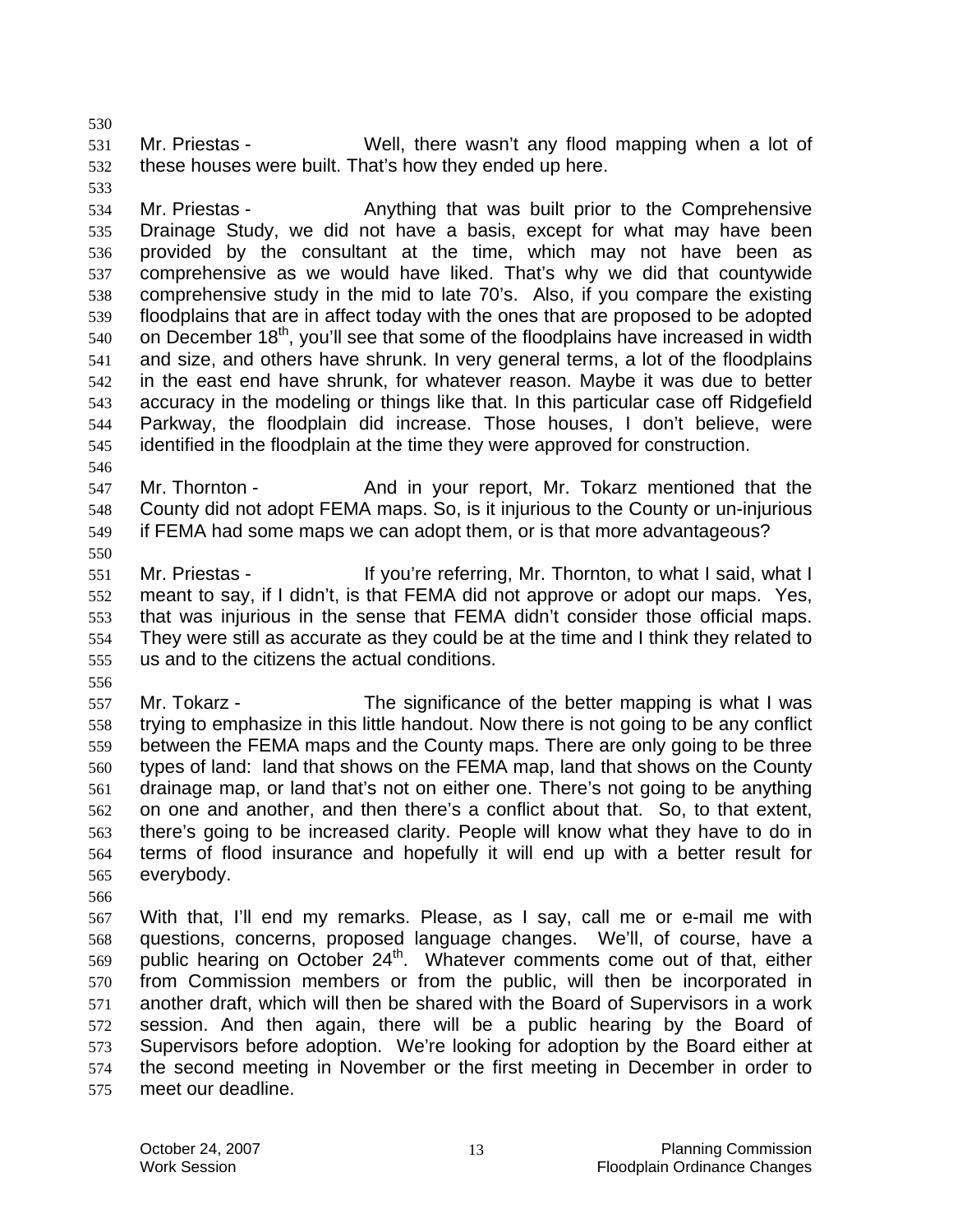Mr. Silber - Mr. Tokarz, what's before the Planning Commission on the  $24<sup>th</sup>$  is a public hearing on the subdivision regulations and the zoning ordinance. Mr. Tokarz - That's correct. 583 Mr. Silber - Are they acting on the floodplain maps or is that only done by the Board of Supervisors? Mr. Tokarz - No. The maps have been approved by FEMA. We will then be, in the "definition section," we'll be incorporating the maps by reference by the ordinance. The Planning Commission will not do that. It will be ultimately passed by the Board. Mr. Silber - Okay. So, it's just for text changes and references to maps. Mr. Tokarz - That's correct. And, of course, the reason we're doing this is because in the State Code, the Planning Commission is to make recommendations on all changes to the land use ordinances to the Board. Mr. Silber - Right. Thank you. Mr. Silber - We have one other discussion item and that relates to the Urban Mixed Use District regulations, and permitting of residential units in floodplains. Not to be confused with the previous discussion. It's totally unrelated. This is in the UMU District. It's to allow construction of new dwellings in certain floodplains with certain development standards. This is not in any form or fashion related to the previous discussion on floodplains. We are running a little short in time. Mr. Kennedy, we need to be downstairs by 7:00 p.m. He does have a PowerPoint presentation that he can walk us through. By the way, the Planning Commission was provided copies of these ordinance amendments. Two were stapled together and are attached. If you now want to refer to the back pages, I believe there are two pages that relate to the ordinance amendment that Mr. Kennedy is going to refer to. Mr. Kennedy - Good evening. This amendment is in the UMU District, requirements to permit residential uses in the floodplains. The current code does not permit residential uses in the floodplain and that's one 618 of the things that we're trying to address in this ordinance. I'm sorry, I'm not used to this PowerPoint. Specially, the ordinance says that no new dwellings at this time are permitted in the floodplain.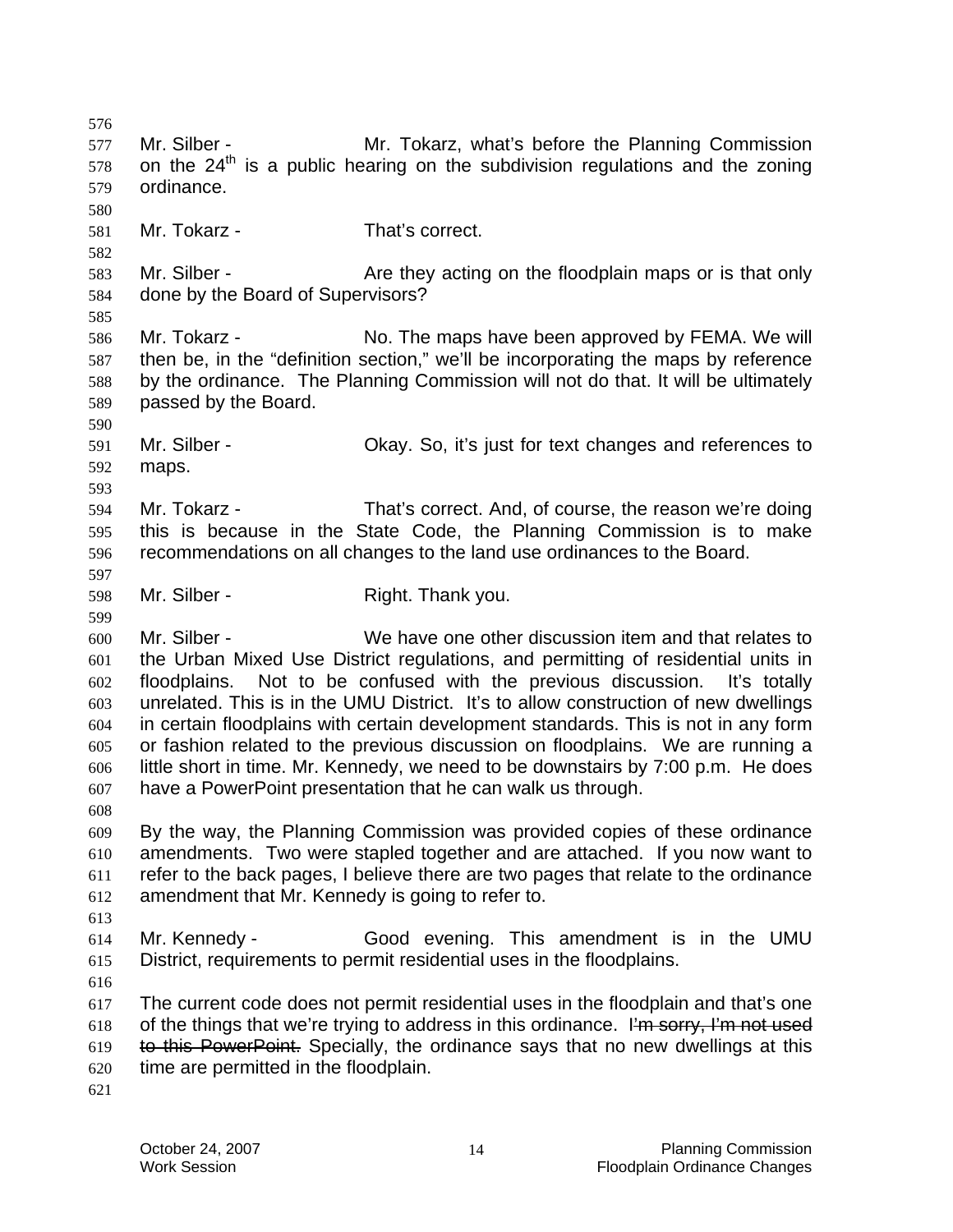The current request is by the developer of Rocketts Landing. They've requested the County consider permitting the construction of new mixed-use buildings with dwelling units in the floodplain. They don't want to put the dwellings below the flood elevation; they want to put the dwellings above flood elevation. But they're requesting to put the buildings within the floodplain. That's the reason for this request.

Code regulation were adopted by the County to comply with FEMA requirements for flood insurance. The County code is more stringent in this regard with regard to permitting residential dwellings in the floodplain. For similar dwellings in Virginia Beach where they're in the floodplain, and they put dwellings there. We don't permit dwellings at all in the floodplain. The request here is to permit dwellings above the flood elevation, but in the floodplain for mixed use.

- The construction of non-dwelling buildings including hotels is currently permitted in the floodplain. There are just certain design standards. There are similar uses. Hotels have similar uses to dwelling units, so we consider this an appropriate use for consideration.
- 

As far as staff recommendations for new dwellings in the floodplain, dwellings should be constructed in accordance with flood-proof foundations, in accordance with the State Building Code. Dwellings should have access for egress and emergency access during a 100-year flood event. These dwellings should be located in one story and one foot above flood elevation. In that case, not only would they be a foot free board above flood elevation, but there'd be a whole story of commercial and mixed use between them. So, it removes the impact to the dwellings.

Parking should be prohibited in closed spaces below the flood elevation. Buildings would be of sufficient size to share the cost of around-the-clock professional management so that they can manage the property and make sure that if a flood happens when people aren't occupying it, they can take care of it. And a master plan should be submitted for review by the Planning Commission.

Another recommendation is that the areas of eligibility should be limited to the floodplain. And I have several reasons. One, because flooding results from significant upstream events that can be predicted. The occurrence and impact downstream can be predicted. There's a really good chance of flash flooding in the James River floodway. These are recommended changes. Under Section 95, which is where the floodplain ordinance is, it would just say with exception to the section referring back to the floodplain ordinance in the UMU district. It would say not withstanding provisions of Chapter 24, Section 95. It would be exceptions to that section. They would have to meet federal requirements. Those requirements would be, and these are what we are recommending. No new property would be re-zoned UMU and be located within 300 feet of the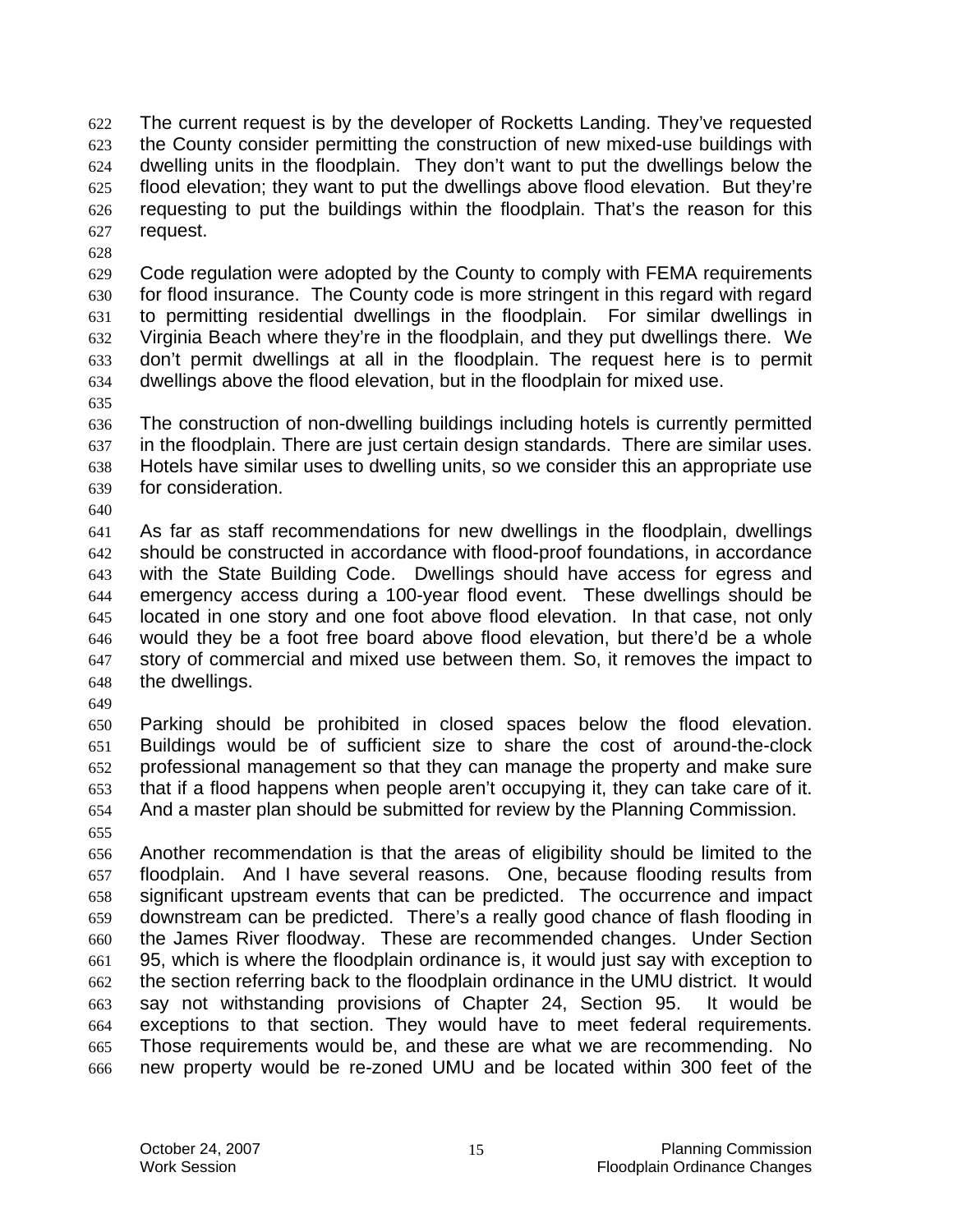James River. That covers the fact that we have a Master Plan and would be within the James River floodway.

The second condition would be that the construction applies to the requirements of the statewide building code, again, to make sure that they are flood-proof and hydrostatic and hydrodynamic pressures so that the building couldn't wash away.

The third condition would be that parking not be allowed in the portion of the structure below the flood elevation unless it's open on one side.

The next condition would be that the structure be at least 35 feet in height and contain 40 dwelling units. It has to be large enough to be able to maintain a professional management company.

Staff has reviewed these draft ordinances with DCR, Department of Conservation and Recreation. They have some technical recommendations, but nothing of substantial change.

Our recommendation is that it would be appropriate to consider an amendment to the UMU District to permit buildings in the floodplain. It would go back into the floodplain ordinance and allow those dwelling units.

Mr. Branin - Does anybody have any questions for Mr. Kennedy?

Mr. Thornton - My concern is always, when we have a request like this, how does the staff come to quantify and decide if this is the thing to do. It probably is, but I always have concerns about things like this. I think I understand that this is just for this request.

Mr. Kennedy - No sir. It is in the UMU District only. What the base of it is, we look at similar uses where hotels would be permitted. So, if this is a hotel and you have parking underneath and you have it stacked above, you'd be able to have a hotel, but you wouldn't be able to have dwelling units. The issue in this request were is there adequate access, and what we required is that there be access on at least one level so there would be emergency access to the building and for people to egress. We thought about the fact that what sort of impact would it have that, now that the people are safe, is their property safe. The issue here we're providing for is that not only do we have a footer-free board a foot above flood elevation, but you have a whole story above flood elevation. So, the first floor would only be a commercial use, and those are already permitted. So, if there were a 100-year flood event, then there would be full access to the building because of the access on at least one level. There would be emergency access to the building. If those people get out and have access to their property during and before and after the flood, as far as their property, their personal property, it would be protected not only by a foot, but in addition to that, a whole story. So there would be very little incidence of that impact. Because we were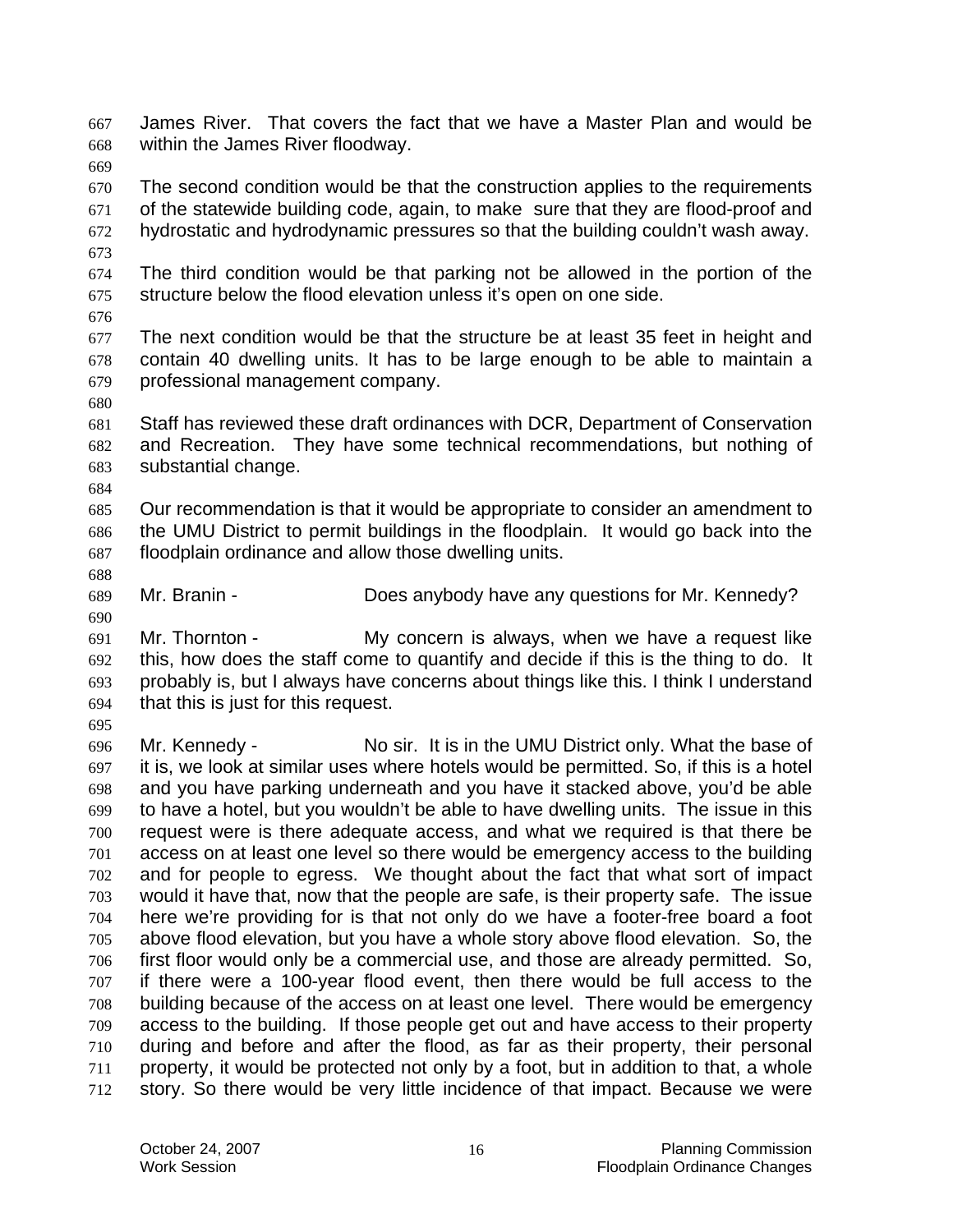restricting it to the James River floodway, it's predictable. In normal dwellings when their cars are parked, if someone is on vacation and their car is parked there, it could be towed by the homeowners' association. It wouldn't be someone who went away on vacation for two weeks and no one would know. There would be a management association. And because it's large enough, more than 40 units, there would be the sharing of costs for the flood insurance that would be necessary to maintain the building.

- Mr. Silber Mr. Thornton, I think this is a departure from what the County has considered in the past as far as allowing residential structures in floodplains. What this contemplates is allowing them under very limited, restricted circumstances. It has to be in an Urban Mixed Use District and it has to be along the James River. And, as Mr. Kennedy indicated, the flooding of the James River is very predictable. It's not something that floods quickly. There's usually a day or two notice before significant flooding takes place. This requires that it be in a mixed-use building to allow for parking to be below it and for a commercial area to be below it so the likelihood of the residential units being flooded are very limited. We've built in emergency access and other protection mechanisms so that the likelihood of any personal damage to individuals we believe would be extremely limited. This is so restricted by definition and requirements and design standards, that it will probably only be permitted in a couple of circumstances along the James River. In this particular case, this did come forward by a particular development. In this circumstance, we think we have it tied so that it really is a safe situation. We do not believe this is opening the door to then allow single-family homes in floodplain areas because we don't believe that's the proper thing to do. We do feel comfortable with this, that the standards have been established.
- 

Mr. Thornton - In other words, if we could look at this, then, is the case of this particular aspect of code pretty much customized?

- Mr. Silber Well, customized to the extent—
- Mr. Thornton Customized to the extent, say in talking about the James River, talking about this particular Rocketts, and this type of thing, and all the safety things are in place.
- Mr. Silber Yes sir. And for the other urban mixed use developments along the James River it could be utilized.
- 

- Mr. Branin Does anybody else have any other questions for Mr. Kennedy? None?
- Mr. Silber Both of these ordinance amendments will be coming up for public hearing on the 24<sup>th</sup> of October. We also have a third public hearing that night, or that day. It's a POD meeting, so it's during the day. Ten o'clock is